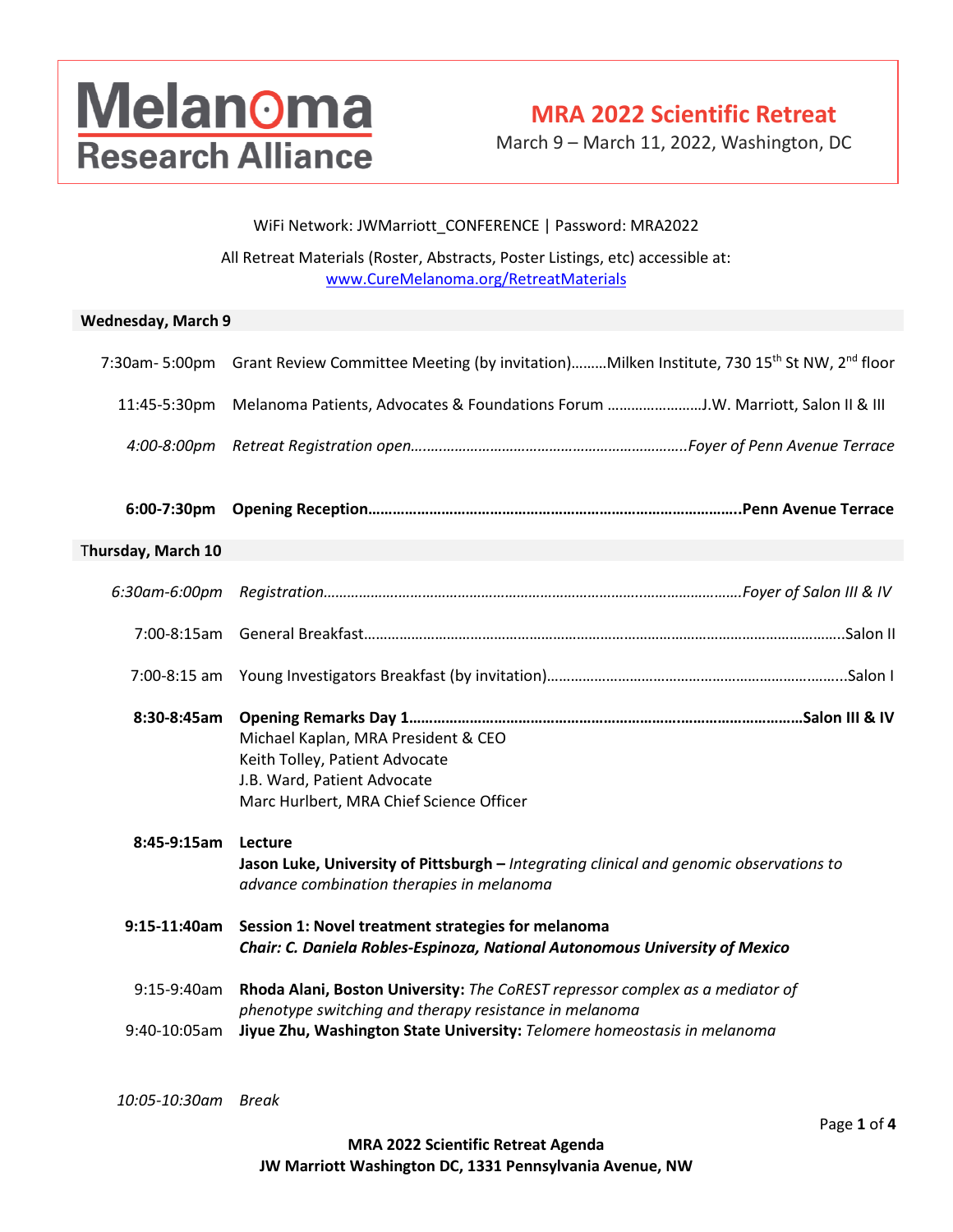# **Melanoma Research Alliance**

### **MRA 2022 Scientific Retreat**

March 9 – March 11, 2022, Washington, DC

| 10:30-10:55am | Thomas Graeber, University of California, Los Angeles: Plasticity of extrachromosomal<br>and intrachromosomal BRAF amplifications in overcoming targeted therapy dosage<br>challenges |
|---------------|---------------------------------------------------------------------------------------------------------------------------------------------------------------------------------------|
| 10:55-11:15am | Daniela De Zio, Danish Cancer Society Research Center & University of Copenhagen:<br>The tumor suppressor role of Ambra1 in melanoma                                                  |
| 11:15-11:40am | Adam Hurlstone, University of Manchester: Fat uptake into and fat storage in<br>melanoma cells promotes melanoma formation but are actionable targets                                 |
|               |                                                                                                                                                                                       |

*11:40am-11:55am Transition to lunch*

| Salon I & II                                    |                                              |
|-------------------------------------------------|----------------------------------------------|
| 1. Acral + mucosal patient registry (salon H/J) | 11. Mentoring / mentorship                   |
| 2. Biomarkers                                   | 12. Metastasis and tumor dormancy            |
| 3. Brain metastasis and LMD                     | 13. Microbiome                               |
| 4. Clinical trials                              | 14. Neoadjuvant & adjuvant therapy           |
| 5. Diversity                                    | 15. Prevention                               |
| 6. Early detection & diagnosis                  | 16. Treatment – new targets & drug discovery |
| 7. Genomics                                     | 17. Tumor microenvironment                   |
| 8. Intralesional therapies                      | 18. Vaccines                                 |
| 9. ir $AE$ – understanding ir $AE$              | 19. Uveal melanoma                           |
| 10. Melanoma model systems                      | 20. Women in melanoma research and care      |
|                                                 |                                              |

*1:20-1:25pm Transition to general session room (Salon III & IV)*

**1:30-3:00pm Session 2: Next generation immunotherapies and addressing irAEs………………....Salon III & IV** *Chair: Joan Levy, Melanoma Research Alliance*

- 1:30-1:55pm **David Gerber, UT Southwestern:** *Trouble in paradise? Immunotherapy selection, administration, and toxicities*
- 1:55-2:15pm **Ken Hsu, University of Virginia***: Functional reporters of T cell metabolism for immunotherapy applications*
- 2:15-2:35pm **Simon Heidegger, Munich Technical University:** *Tumor-derived extracellular vesicles as personalized anti-tumor agents in melanoma*
- 2:35-3:00pm **Michal Lotem, Hadassah Medical Organization:** *Spliced immune receptors for immune regulation and melanoma immunotherapy*

*3:00-3:30pm Break*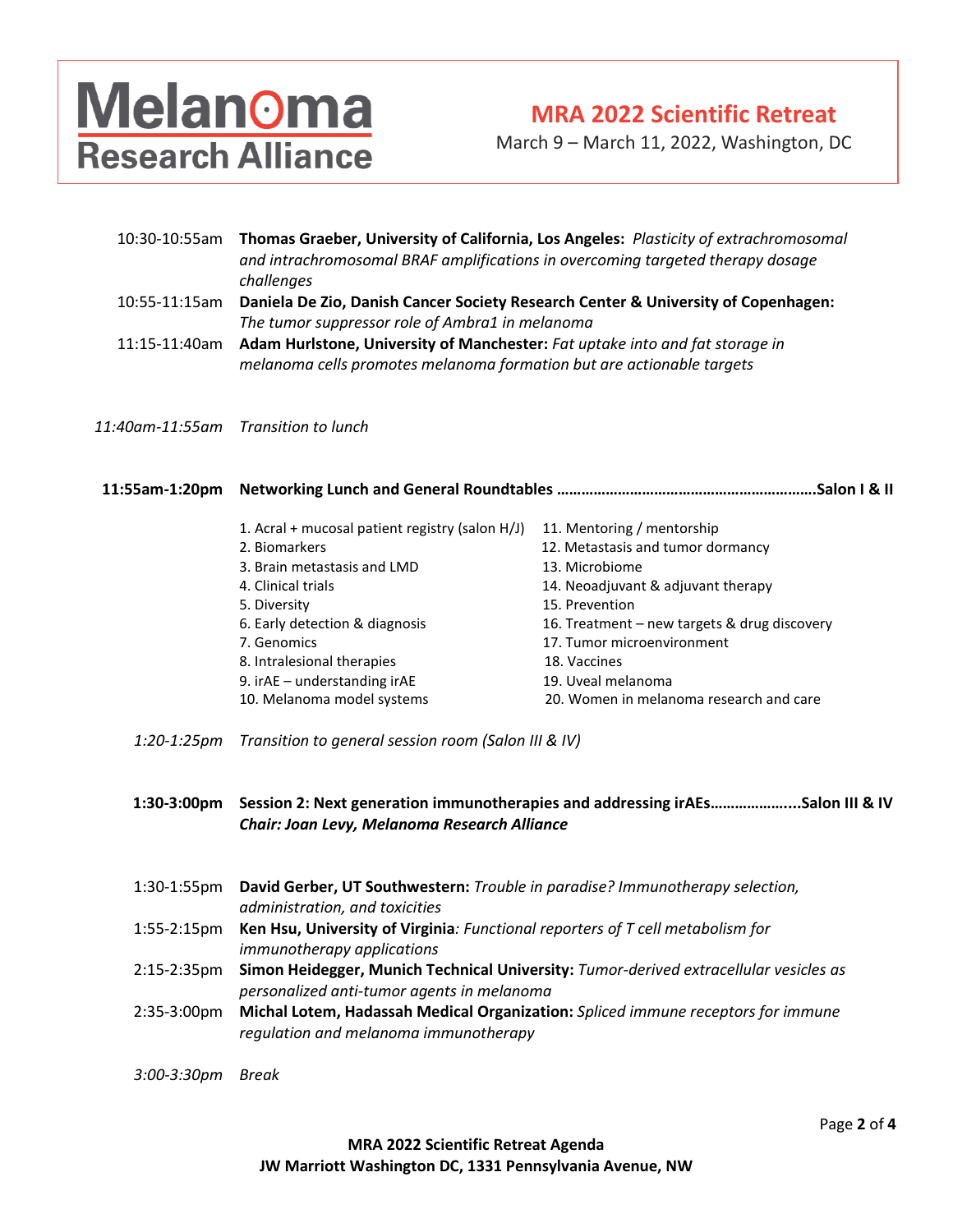# Melanoma<br>Research Alliance

**MRA 2022 Scientific Retreat**

March 9 – March 11, 2022, Washington, DC

|                  | 3:30-4:30pm Session 3: Special Focus - Highlighting MRA Young Investigator Awardees<br><b>Chair: Kim Blenman, Yale University</b>                                                                                               |  |
|------------------|---------------------------------------------------------------------------------------------------------------------------------------------------------------------------------------------------------------------------------|--|
| 3:30-3:40pm      | Rachel Vogel, University of Minnesota: Effectiveness of a UVR-sensor wearable device<br>intervention to improve sun behaviors and reduce sunburns in melanoma survivors                                                         |  |
| 3:40-3:50pm      | Veronica Rotemberg, Memorial Sloan Kettering Cancer Center: Factors that influence<br>automated melanoma detection                                                                                                              |  |
| 3:50-4:00pm      | Ed Stites, Salk Institute: Computational analyses of RAS/RAF pathway signaling                                                                                                                                                  |  |
| 4:00-4:10pm      | Ashley Laughney, Joan & Sanford I. Weill Medical College of Cornell University: Single<br>cell analyses reveal an unexpected link between epigenetic dysregulation and<br>chromosomal instability in uveal melanoma progression |  |
| 4:10-4:20pm      | Russell Jenkins, Massachusetts General Hospital: Targeting TBK1 to overcome resistance<br>to cancer immunotherapy                                                                                                               |  |
| 4:25-4:30pm      | <b>Closing Remarks Day 1</b>                                                                                                                                                                                                    |  |
|                  | Rachel Fischer, Senior Scientific Program and Registry Manager                                                                                                                                                                  |  |
| 4:45-6:15pm      | Poster Session I: Features Dermatology Fellow, Young Investigator, Pilot Awardees, and                                                                                                                                          |  |
|                  | Light refreshments, all retreat attendees encouraged to attend                                                                                                                                                                  |  |
|                  | Dinner on Your Own - Explore DC, meet up with friends, or take it easy!                                                                                                                                                         |  |
| Friday, March 11 |                                                                                                                                                                                                                                 |  |
| 6:30-10:00am     |                                                                                                                                                                                                                                 |  |
| 7:00-8:50am      |                                                                                                                                                                                                                                 |  |
| 7:20-8:50am      |                                                                                                                                                                                                                                 |  |
| 7:30-8:50am      | Industry Roundtable Breakfast (by invitation)@Willard Intercontinental, Willard Room                                                                                                                                            |  |
| 9:00-9:05am      | Joan Levy, Senior Director, Special Scientific Projects                                                                                                                                                                         |  |
| 9:05-9:35am      | Lecture<br>Laurence Zitvogel, Institut Gustave Roussy: Impact of the intestinal microbiota on the<br>clinical efficacy of immune checkpoint blockade                                                                            |  |